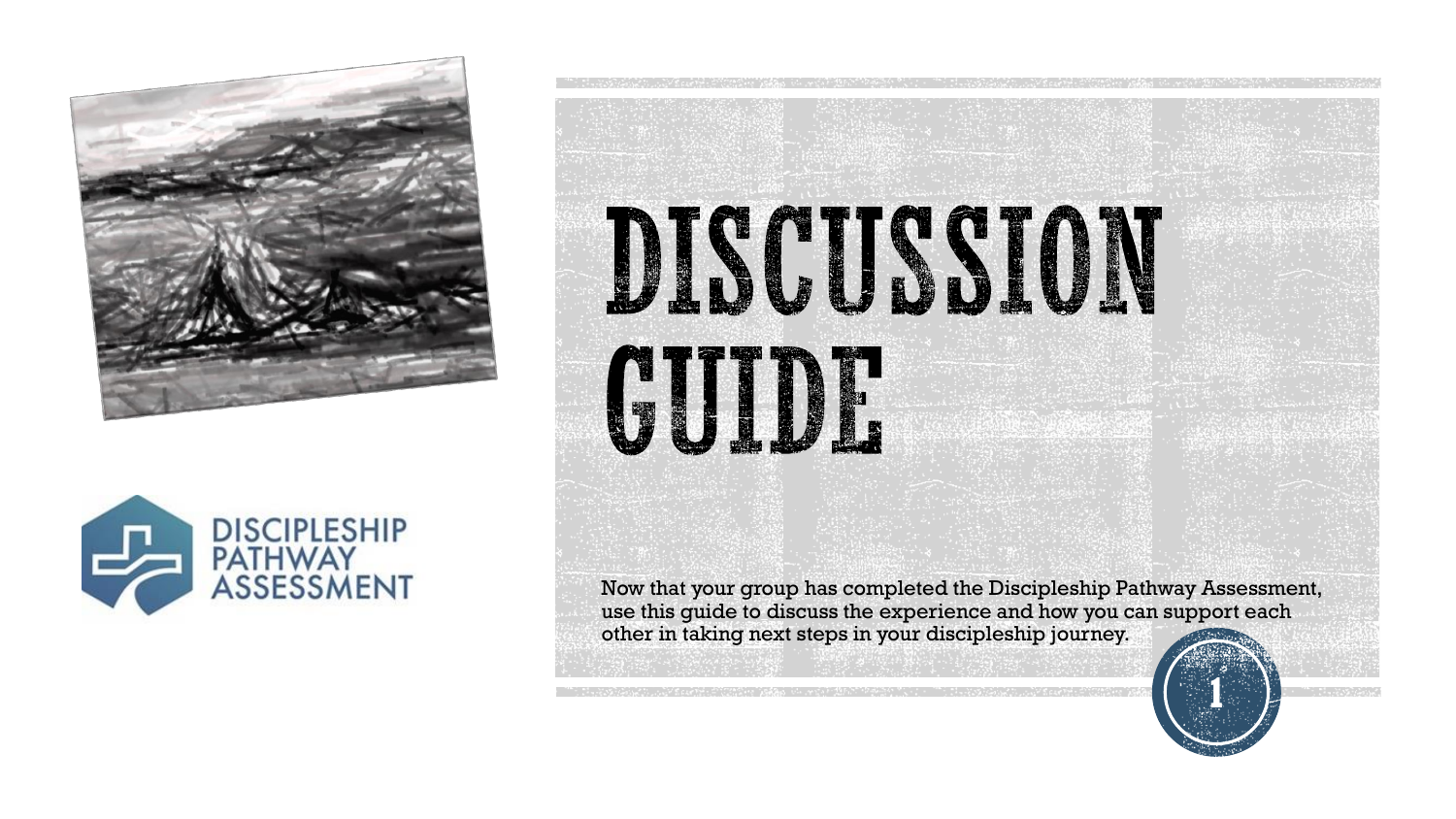## PREPARE

- Download or print the Group Report and Detailed Report
- Be ready to share from the Group Report on which signpost the group is strongest and weakest and the "lowest scores" for the weakest signpost
	- Strongest signpost: \_\_\_\_\_\_\_\_\_\_\_\_\_\_\_\_\_\_\_\_\_\_\_\_\_\_
	- Weakest signpost: \_\_\_\_\_\_\_\_\_\_\_\_\_\_\_\_\_\_\_\_\_\_\_\_\_\_\_
- Review the Next Steps suggestions online for the two weakest signposts for your group and select a couple next step suggestions that you think would fit your group
- Next Step suggestions for group:
	- $\mathcal{L} = \{ \mathcal{L} \mid \mathcal{L} \in \mathcal{L} \mid \mathcal{L} \in \mathcal{L} \}$  , where  $\mathcal{L} = \{ \mathcal{L} \mid \mathcal{L} \in \mathcal{L} \}$  , where  $\mathcal{L} = \{ \mathcal{L} \mid \mathcal{L} \in \mathcal{L} \}$
	- $\mathbb{P}^1_{\mathcal{M}}$  , where  $\mathbb{P}^1_{\mathcal{M}}$  , where  $\mathbb{P}^1_{\mathcal{M}}$  , where  $\mathbb{P}^1_{\mathcal{M}}$
	- $\frac{1}{2}$  ,  $\frac{1}{2}$  ,  $\frac{1}{2}$  ,  $\frac{1}{2}$  ,  $\frac{1}{2}$  ,  $\frac{1}{2}$  ,  $\frac{1}{2}$  ,  $\frac{1}{2}$  ,  $\frac{1}{2}$  ,  $\frac{1}{2}$  ,  $\frac{1}{2}$  ,  $\frac{1}{2}$  ,  $\frac{1}{2}$  ,  $\frac{1}{2}$  ,  $\frac{1}{2}$  ,  $\frac{1}{2}$  ,  $\frac{1}{2}$  ,  $\frac{1}{2}$  ,  $\frac{1$
- Pray that God would guide the discussion to encourage participants to want God's help in growing in their walk with Him and that the group will encourage each other to take the right next steps to invest in our walk with Him.

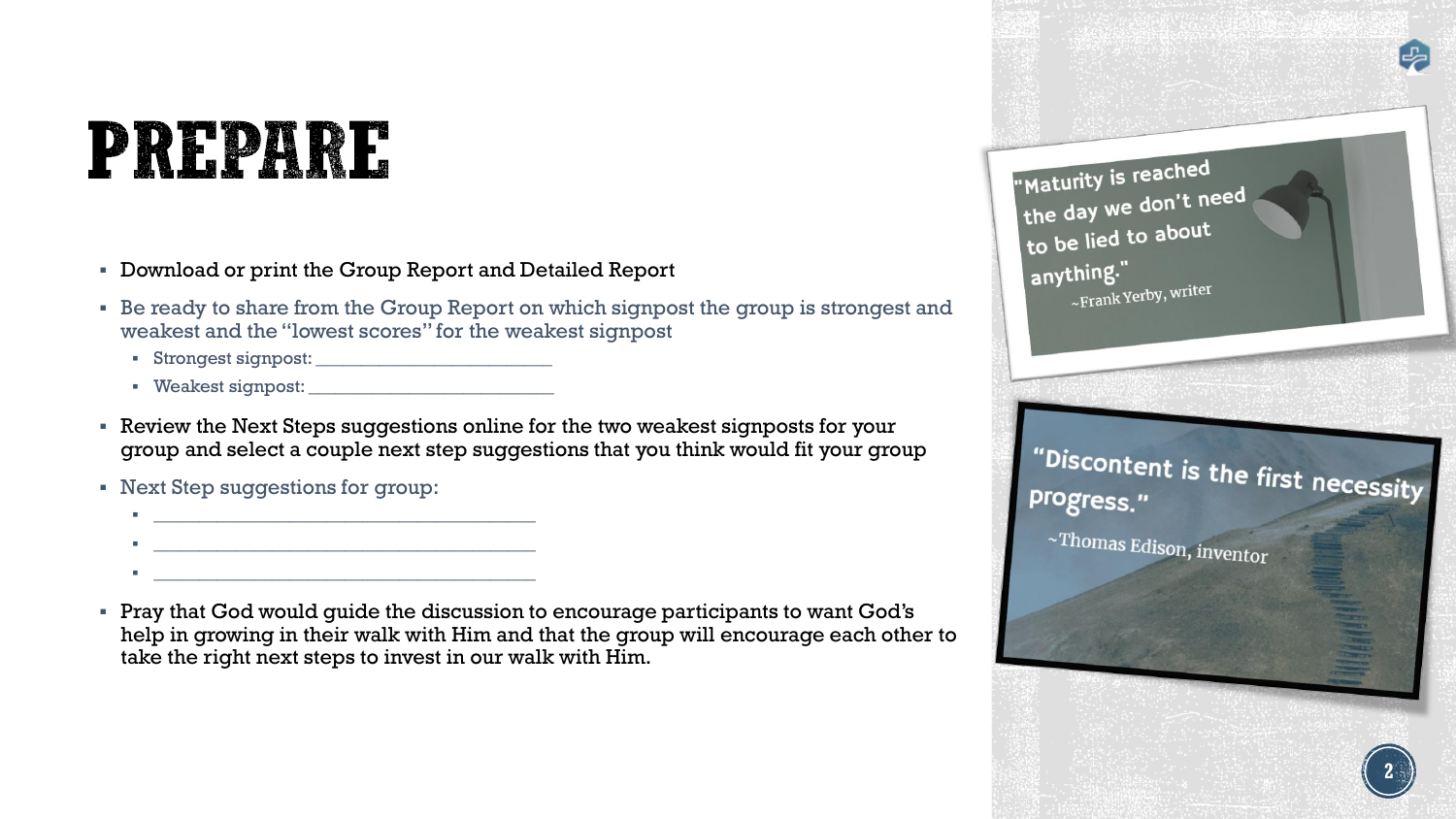### **INTRODUCE THE IDEA OF** ASSESSMENT

What are examples in our daily lives of when we are "assessed" or when we are "assessing" something or someone else?

How would you define assessment?

#### Personal Reactions

#### Choose 3 or 4 of these questions

- What was your initial reaction to our discipleship being assessed?
- **What is there to look forward to when considering an assessment** like this one?
- What are some of the things one might dread?
- What were the most predictable questions and topics you encountered?
- Which questions or topics surprised you?
- How would you describe your thoughts about the assessment once you completed it?
- Which one question or specific topic was the most challenging for you?
- As you completed the assessment, did you feel any times that the Holy Spirit was speaking to you? What was His guidance?
- If you hadn't taken the assessment, when or where else would you have considered how you are doing on these discipleship signposts?

For now we see only a reflection as in a mirror, but then face to face. 1 Cor 13:12



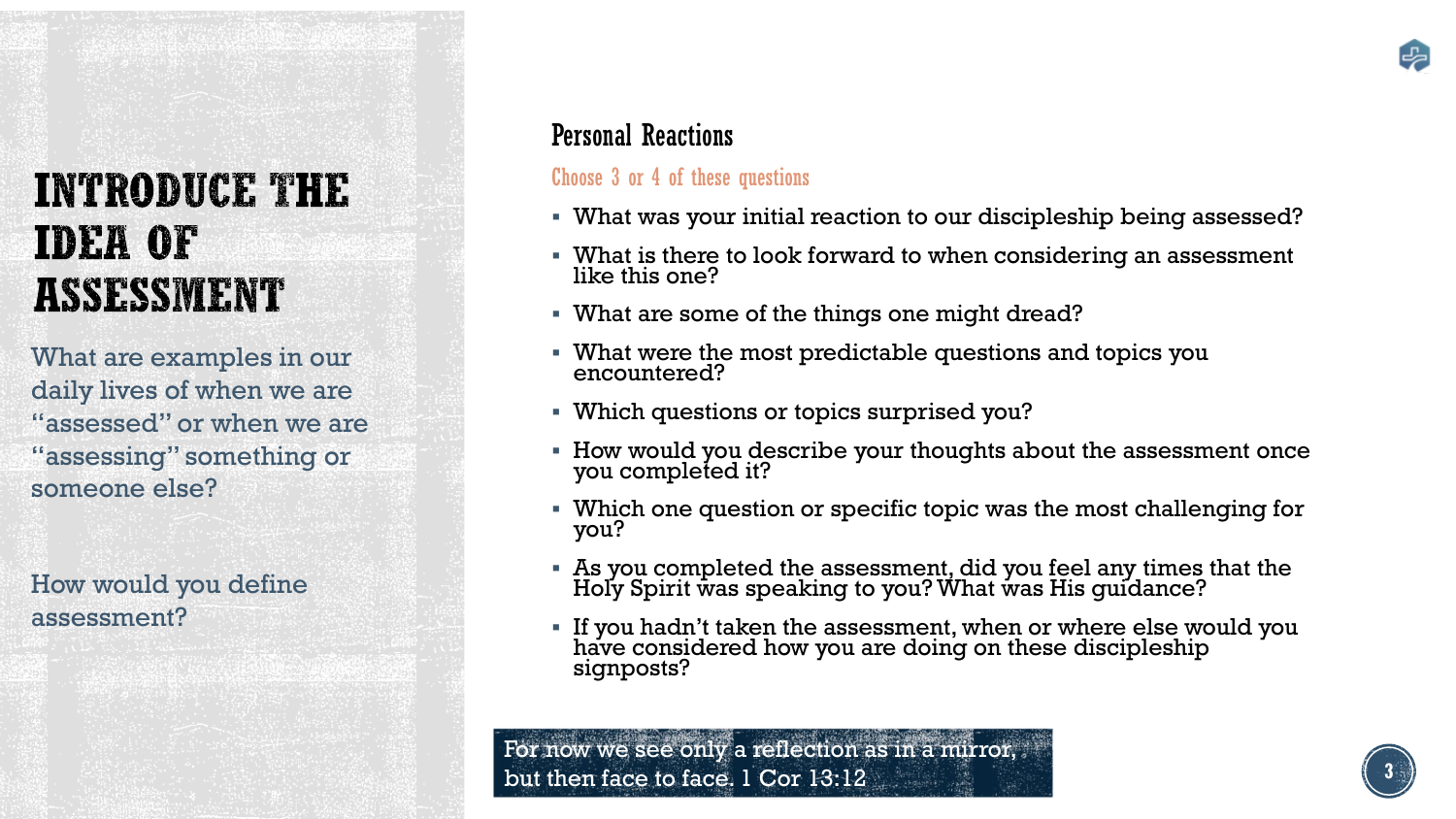#### Engaging the Bible

• When it's the Bible that sharpens our minds, shapes our perspectives, and directs our actions, we naturally grow toward Christlikeness.

#### Obeying God and Denying Self

• To be a disciple is synonymous with following Jesus as the One who is in authority over us. Progress can be seen as we set aside earthly delights for kingdom priorities.

#### Serving God and Others

• Jesus set an example for his followers of being willing to serve them. Christlike transformation is evident when personal needs and even dreams are set aside for the needs we see in others.

#### Sharing Christ

• A key mark of a growing disciple is an outward focus that puts the gospel into words. Growth in Christlikeness is evident in believers as we talk about Christ and the message of the gospel.

#### Exercising Faith

• Progress in a disciple's walk with Christ is seen when risk-aversion is set aside, and our lives are characterized by faithful obedience to God's will.

#### Seeking God

• Christlike transformation takes place when our desire is to know God more deeply and experience His work more fully. This includes responding to Him with a lifestyle of worship.

#### Building Relationships

• Our faith is personal, but it is not intended to be private Our horizontal relationships should develop just as our vertical relationship with God does. Growth in Christlikeness is occurring when relational maturity is evident in our lives.

#### Living Unashamed

• Followers of Jesus Christ find their identity in Him. Christlike transformation is evident when believers are unashamed in presenting their own lives as being aligned with Christ.

### **DISCIPLESHIP PATHWAY**

Review the 8 signposts with the group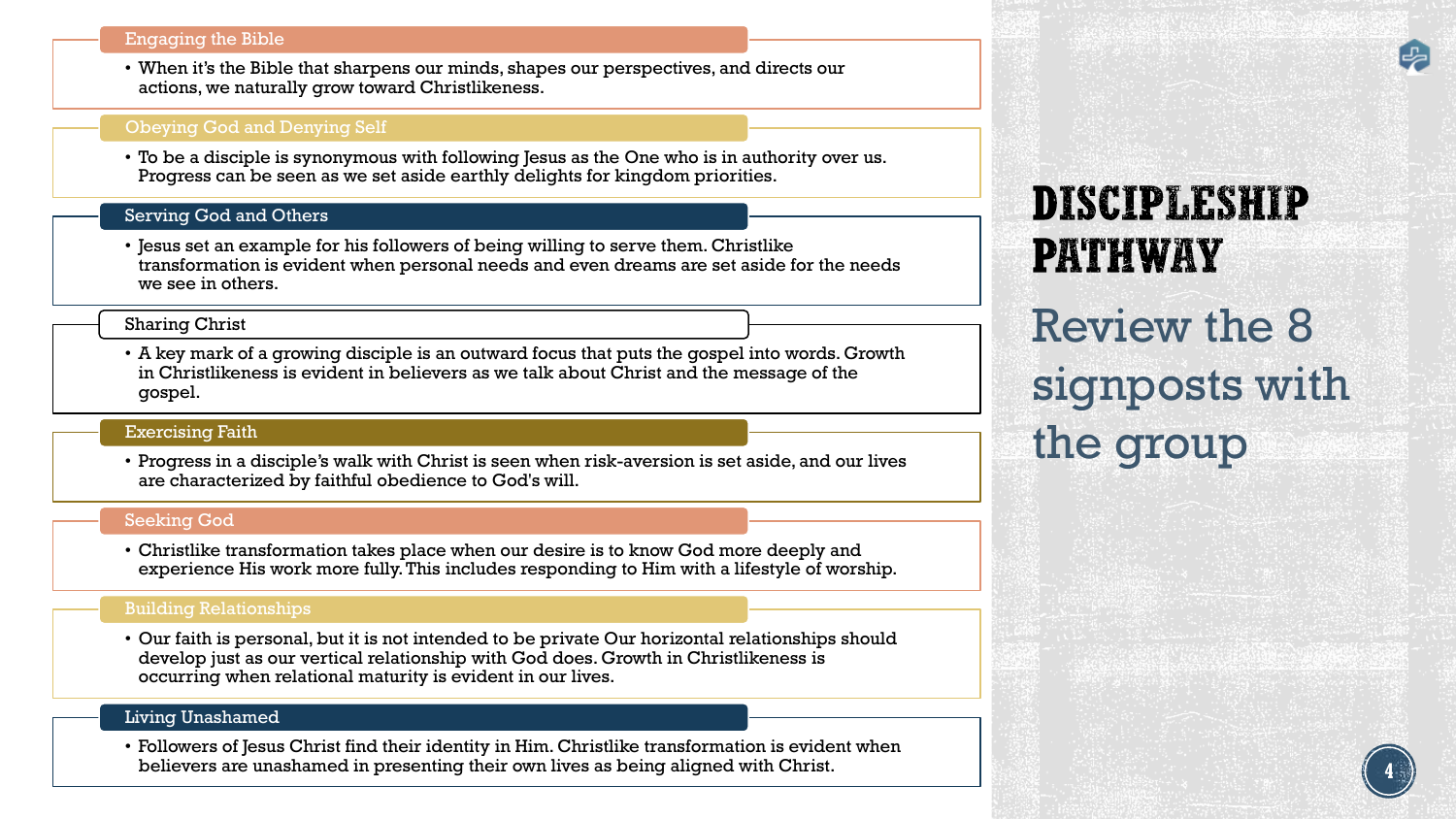# **GROUP RESULTS**

#### **From the Group Report share the highest and lowest score**



#### **Discuss the groups highest and lowest score**

- Why do you think *[strongest signpost]* is our best?
- Who has specifically helped you with your discipleship in this area?
- What experiences do you think have helped you mature spiritually in this area?
- $\bullet$  Why do you think [weakest signpost] is hardest for us?
- Can you think of how one of your strengths could help us address this area of weakness?

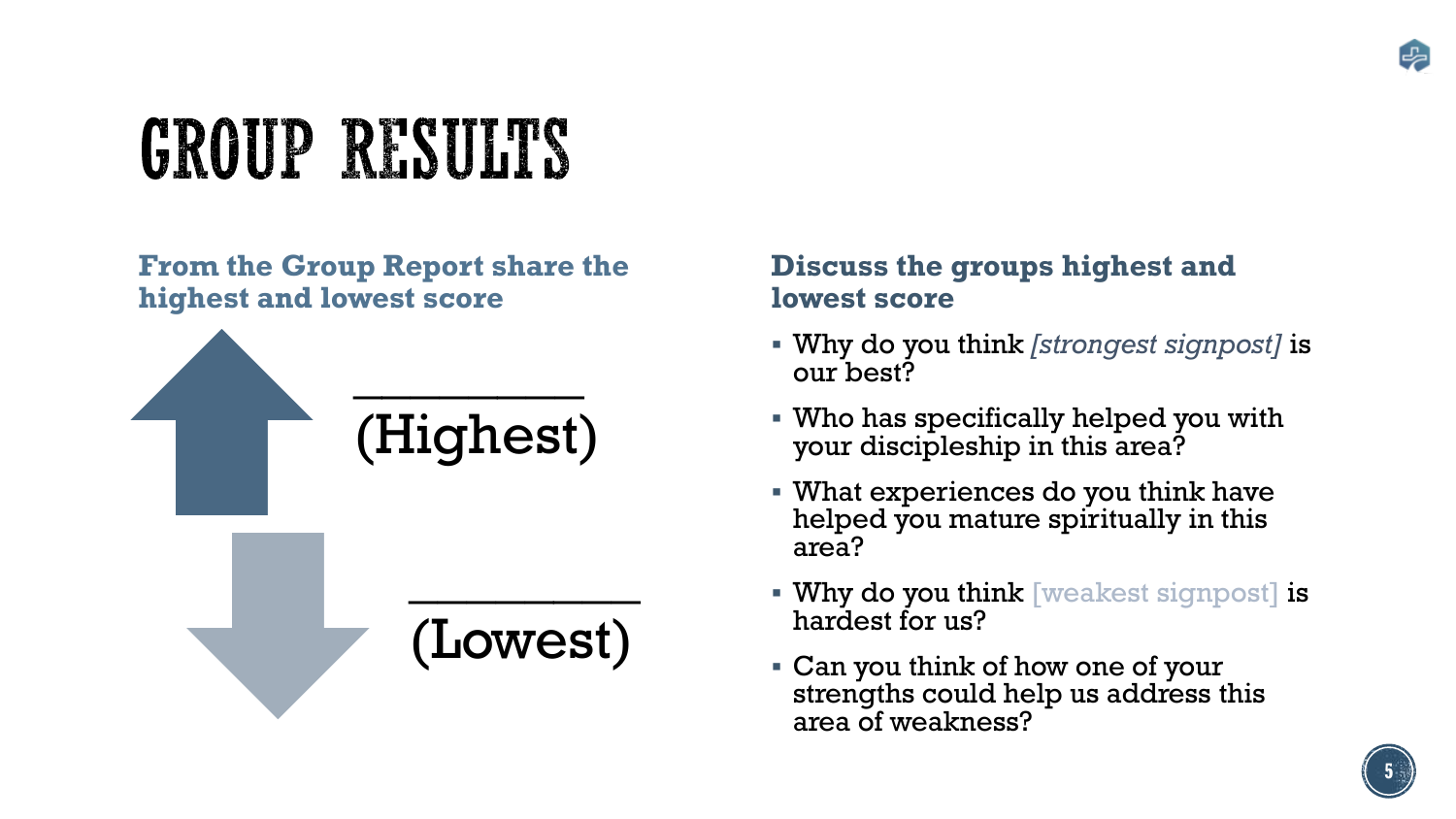# NEXT STEPS

#### **Discuss**

- What is the most important insight you have gained from the assessment?
- What choices do you believe you are facing regarding your next steps in your walk with Christ?
- What would you suggest our group consider doing together in response to these results? (Share a couple options of next steps for your group from the group suggestions online)
- What is your opinion of discipleship assessment now that you have completed it and discussed some of the results?

#### **After the Discussion Time**

- **Begin the next step that the group** agreed to do together
- Next week ask the group how they are doing on their own next step
- **EXA** Share with the group how you are doing on your next step
- Plan a time to select another next step to take